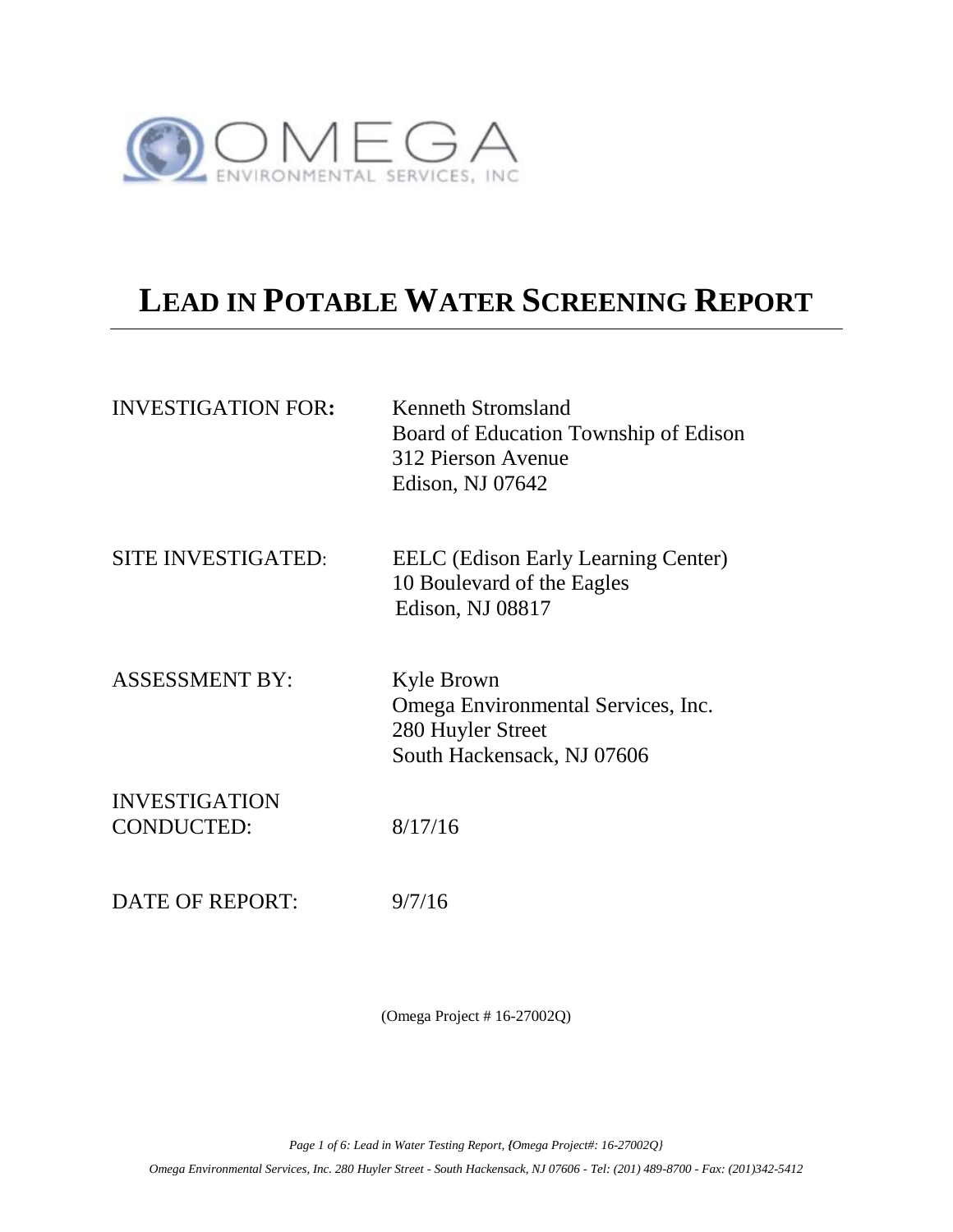# **TABLE OF CONTENTS**

# **EXECUTIVE SUMMARY/PROJECT OVERVIEW**

- **1. RESULTS TABLE**
- **2. SAMPLING METHODOLOGY**
- **3. DISCUSSION OF RESULTS**
- **4 RECOMMENDATIONS**

# Appendices:

- A. Outlet Location Plan/Outlet Inventory
- B. Laboratory Analytical Reports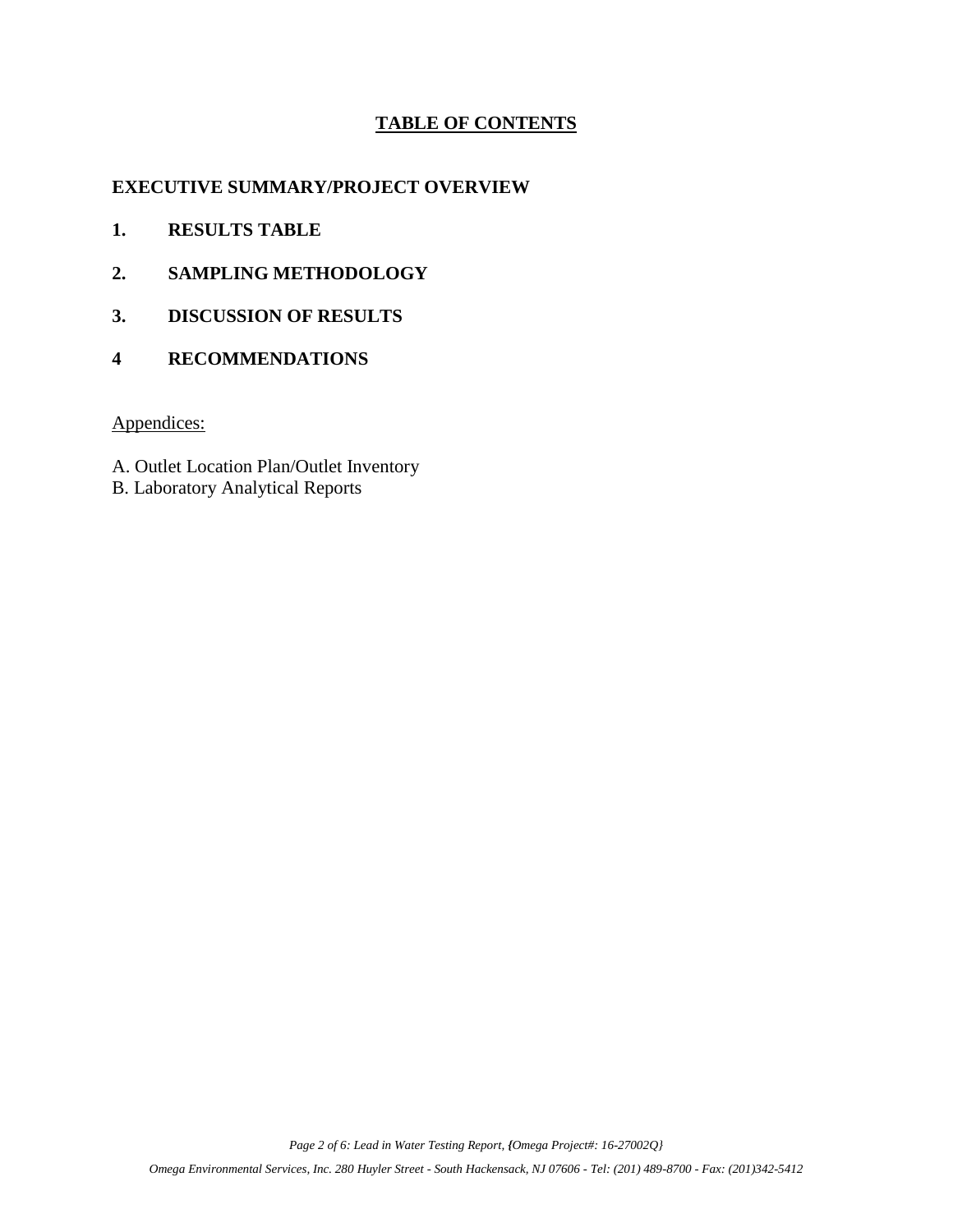# **EXECUTIVE SUMMARY:**

The Board of Education Township of Edison requested lead in water testing of potable water outlets at EELC (Edison Early Learning Center), 10 Boulevard of the Eagles, Edison, NJ 08817.

*Previous Testing*

No information related to previous testing was available.

*Recent Testing (8/17/16)*

In order to assess the building water outlets a full testing of all potable outlets was performed on August 17, 2016.

Reportedly the outlets were not flushed or used on the day of testing.

First draw and flush samples (30 second) were collected of 5 water fountains and sinks.

All results were below the Lead and Copper action level of 15 ppb.

See Section 3 Discussion of Results

# **1 RESULTS TABLE:**

| <b>Outlet #</b> | Sample #       | <b>Location</b>                   | 1 <sup>st</sup> draw<br>(FD) or<br>flush $(FL)$ | <b>Results</b><br>(ppb) | <b>LCR</b><br><b>Action</b><br>Level $(1)$<br>(ppb) |
|-----------------|----------------|-----------------------------------|-------------------------------------------------|-------------------------|-----------------------------------------------------|
| 02              |                | Water Fountain next to Office (R) | FD.                                             | < 1.0                   | 15                                                  |
| 02              | $\mathfrak{D}$ | Water Fountain next to Office (R) | FL                                              | < 1.0                   | 15                                                  |
| 13              | 3              | Water Fountain Room 7             | FD                                              | 3.1                     | 15                                                  |
| 13              | 4              | Water Fountain Room 7             | FL                                              | < 1.0                   | 15                                                  |
| 16              | 5              | Water Fountain Room 6             | <b>FD</b>                                       | 2.4                     | 15                                                  |
| 16              | 6              | Water Fountain Room 6             | FL                                              | < 1.0                   | 15                                                  |
| 18              | 7              | Water Fountain Room 5             | FD                                              | 2.1                     | 15                                                  |
| 18              | 8              | Water Fountain Room 5             | FL                                              | < 1.0                   | 15                                                  |

(1) EPA Lead in Copper Rule (1991) Action Level for water suppliers (municipalities and private wells) and March 2016 Newark Public Schools Lead Water Testing Sampling Plan.

FD – First Draw Sample

FL – Flush Sample (30 sec)

NA – Not Analyzed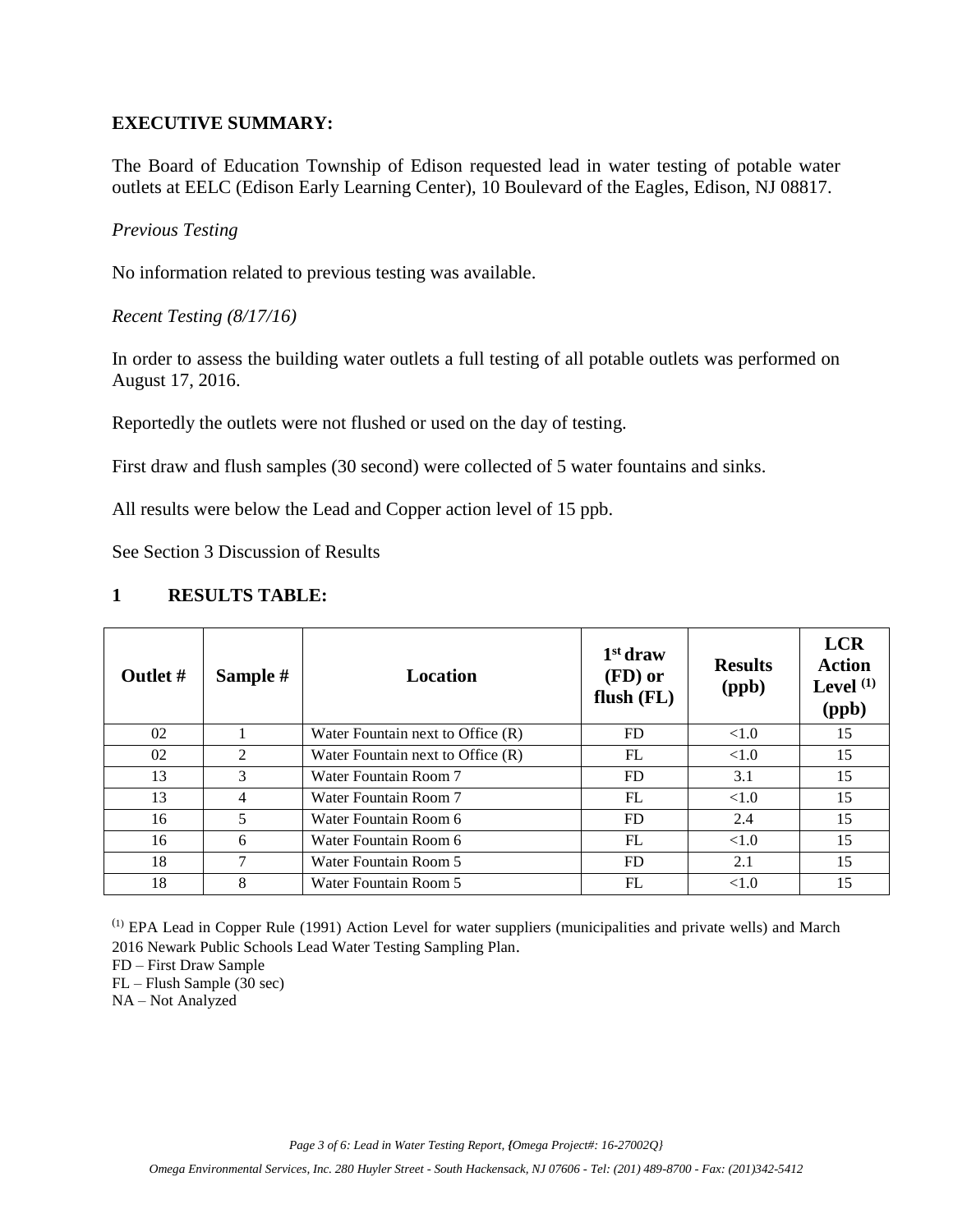# **2 SAMPLING METHODOLOGY:**

First Draw Samples - Without allowing any water to spill until sample collection, samples were collected with a relatively slow flow rate in  $250$  mL bottles prepared with Nitric Acid (HNO<sub>3</sub>) as a preservative.

Flush Samples – After collection of first draw samples the water was allowed to flow at a relatively slow rate for thirty second to flush the fixture and close piping. The flush samples are intended to test the plumbing further upstream from the fixture (behind walls).

The samples were packaged in a cooler and shipped to Pace Analytical, Melville, NY for total lead in potable water analysis (method E200.8 IOC).

# **3 DISCUSSION OF RESULTS:**

All lead in water results were below the EPA Lead and Copper action level of 15 ppb. No analysis was performed for copper in water.

# **4 RECOMMENDATIONS:**

*Short term*:

• No further testing is recommended at this time.

# *Long Term*:

- Repeat full building testing on an annual basis. Generally this should be performed in August prior to the start of the school season.
- Develop a Lead in Water Management Plan in accordance with the 2006 EPA 3Ts for Reducing Lead in Drinking Water in Schools.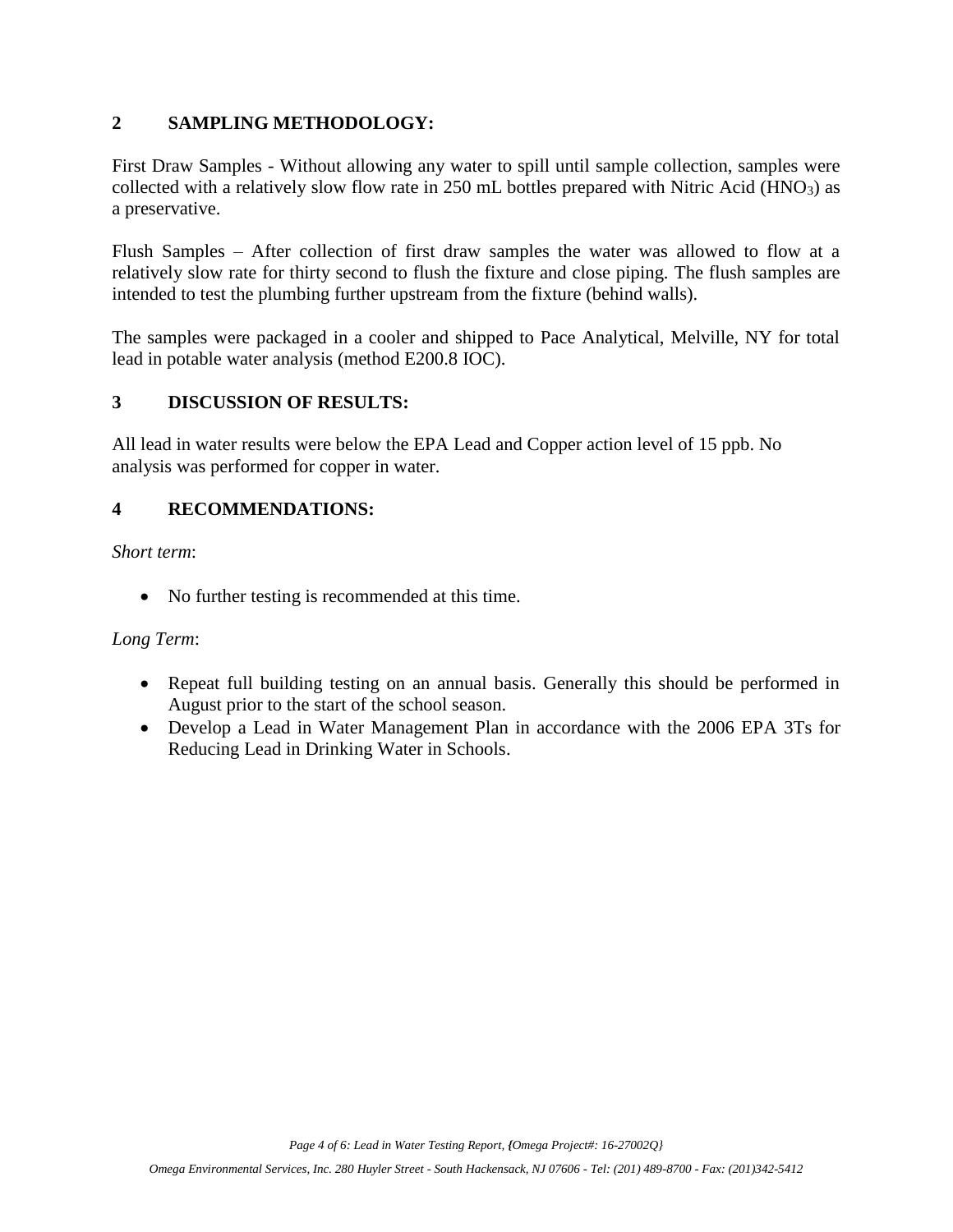# A. Outlet Location Plan/Outlet Inventory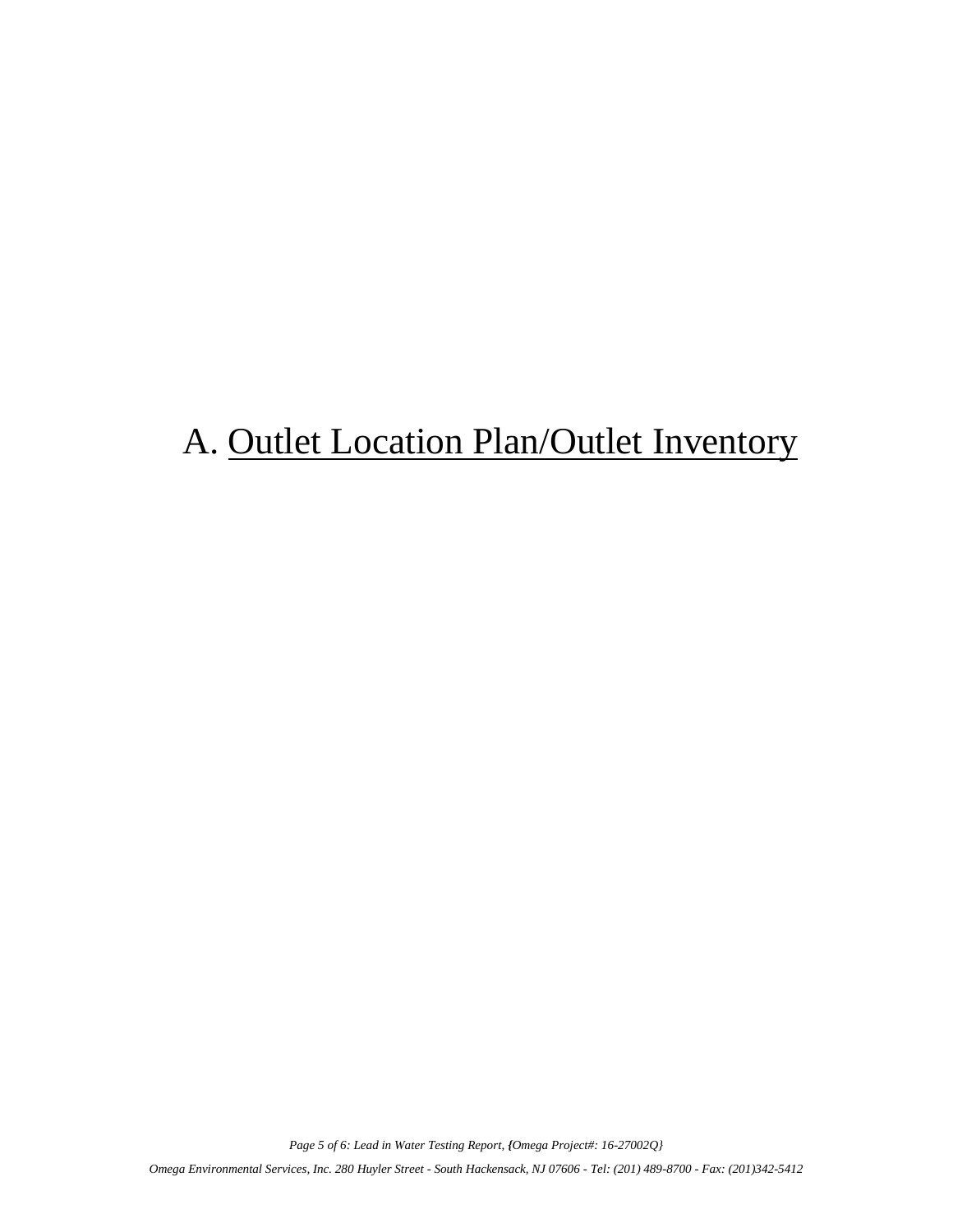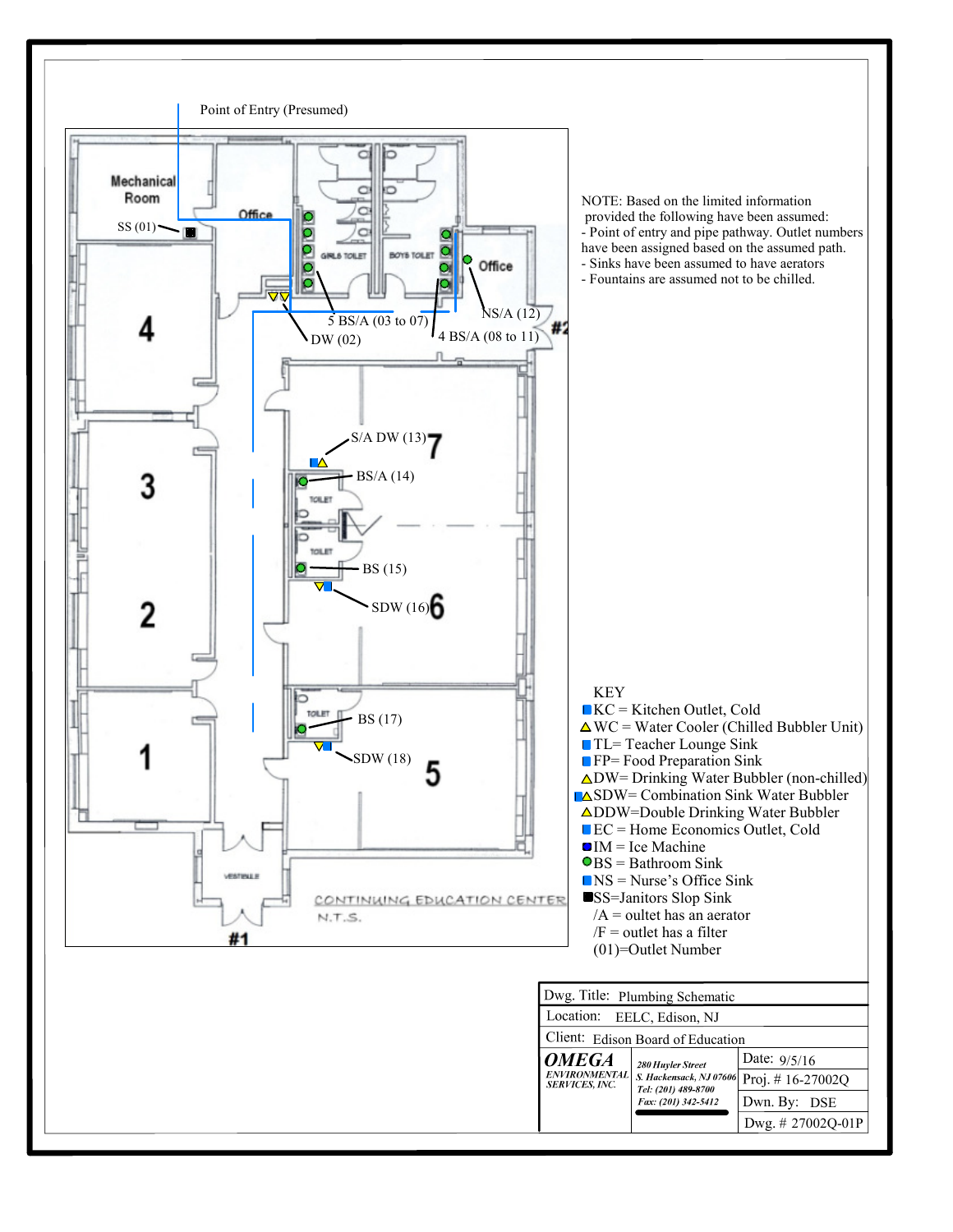# **Drinking Water Outlet Inventory**

| <b>Name of School:</b>                               | <b>Edison Early Learning Center</b>                               | <b>Address:</b>            | 10 Boulevard of the Eagles, Edison, NJ 08817        |  |  |  |  |
|------------------------------------------------------|-------------------------------------------------------------------|----------------------------|-----------------------------------------------------|--|--|--|--|
| <b>Grade Levels:</b>                                 | <b>Year School Constructed:</b>                                   |                            | <b>Renovations/Additions:</b>                       |  |  |  |  |
| Individual school project<br>officer Name/Signature: |                                                                   |                            | 9/2016<br><b>Date Completed:</b>                    |  |  |  |  |
| Sample Location Codes                                |                                                                   |                            |                                                     |  |  |  |  |
|                                                      | DW= Drinking Water Bubbler (unchilled)                            |                            | $KC = Kitchen Outlet, Cold$                         |  |  |  |  |
|                                                      | DDW=Double Drinking Water Bubbler (unchilled)                     | TL= Teacher Lounge Sink    |                                                     |  |  |  |  |
|                                                      | $WC = Water Cooler (Child Bubble Unit)$                           | $CT = C$ afeteria Outlet   |                                                     |  |  |  |  |
|                                                      | DWC = Double Water Cooler (Chilled Bubbler Unit)                  |                            | $EC =$ Home Economics Outlet, Cold                  |  |  |  |  |
|                                                      | SWC= Combination Sink Chilled Water Cooler (chilled Bubbler Unit) | $NS = Nurse's Office Sink$ |                                                     |  |  |  |  |
|                                                      | SDW= Combination Sink Water Bubbler                               |                            | FP= Food Preparation Sink (not otherwise specified) |  |  |  |  |
|                                                      | S = Misc. Sink; possible potable use                              | $IM = Ice Machine$         |                                                     |  |  |  |  |
| /A Aerator Present                                   | $/F =$ Outlet has a filter                                        | $BS = Bathroom$ Sink       |                                                     |  |  |  |  |

|        |                      |                        |           |                      |               |                              | <b>Brass</b>                                          |                             |                              |                  |      | Water Cooler |          |
|--------|----------------------|------------------------|-----------|----------------------|---------------|------------------------------|-------------------------------------------------------|-----------------------------|------------------------------|------------------|------|--------------|----------|
| Outlet | Type                 | Location               | Code      | Op. $\degree$<br>Y/N | Cor.<br>(Y/N) | Filter <sup>4</sup><br>(Y/N) | Fittings,<br>Faucets<br><b>or</b><br>valves?<br>(Y/N) | Aerator/<br>Screen<br>(Y/N) | Motion<br>Activated<br>(Y/N) | Chiller<br>(Y/N) | Make | Model        | Comments |
| 01     | Slop Sink            | <b>Mechanical Room</b> | SS        |                      |               |                              |                                                       | N                           | N                            | N                |      |              |          |
| 02     | Water Fountain       | Outside Main Office    | <b>DW</b> |                      |               | N                            |                                                       |                             | N                            | N                |      |              |          |
| 03     | <b>Bathroom Sink</b> | Girls Lavatory         | BS/A      |                      |               | N                            |                                                       |                             | N                            | N                |      |              |          |
| 04     | <b>Bathroom Sink</b> | Girls Lavatory         | BS/A      |                      |               | N                            |                                                       |                             |                              | N                |      |              |          |

<sup>1</sup> Number outlets starting at the closest outlet to the Point of Entry (POE).<br><sup>2</sup> **Operational?** Document if permanently or temporarily out of service on the Plumbing Profile.<br><sup>3</sup> **Signs of Corrosion?** Signs of corrosion

N.V. – Not Verified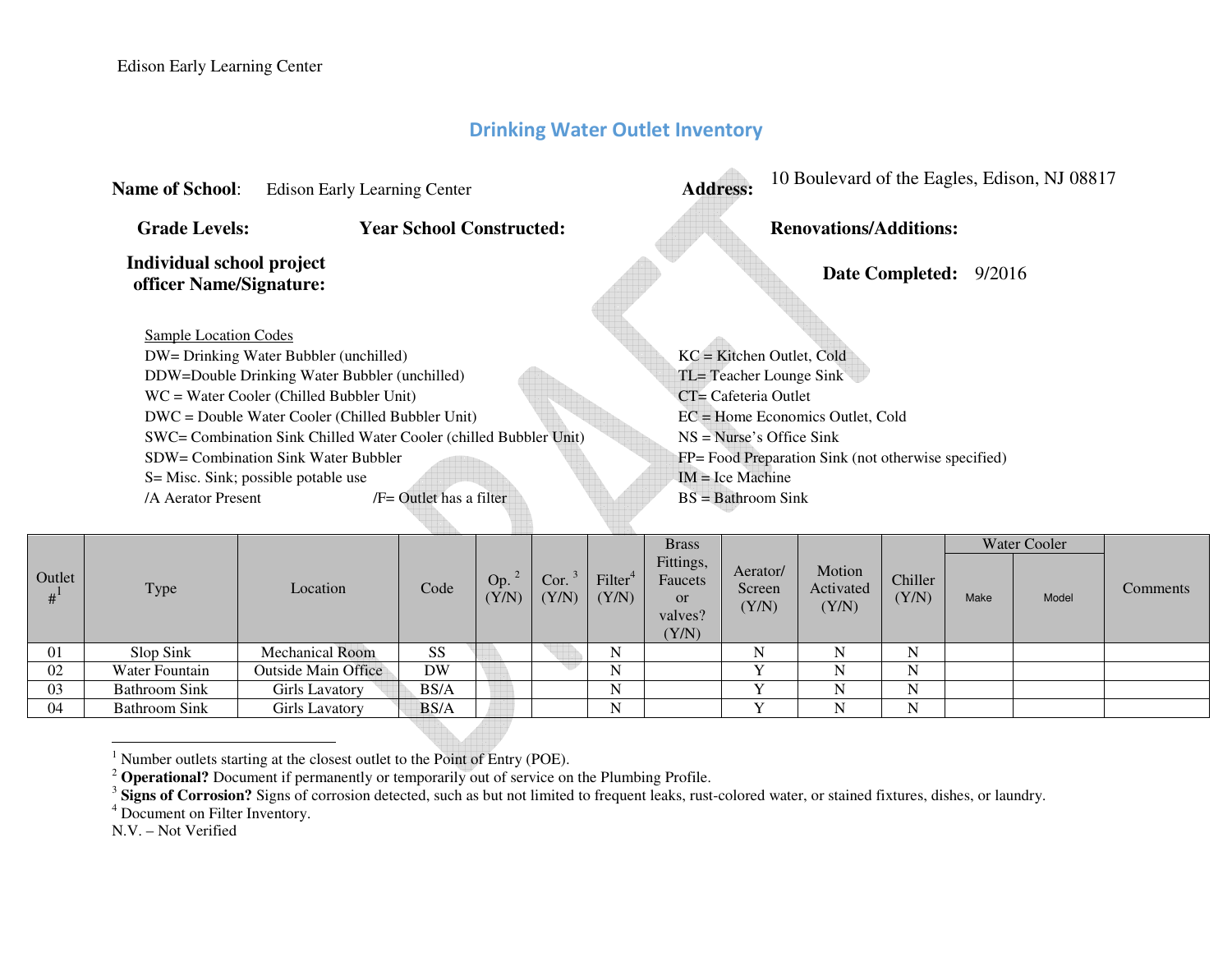# Edison Early Learning Center

| Outlet          | Type                 | Location       | Code   | Op. | Cor. | Filter <sup>4</sup> | <b>Brass</b> | Aerator/                | Motion      | Chiller | <b>Water Cooler</b> | <b>Comments</b> |
|-----------------|----------------------|----------------|--------|-----|------|---------------------|--------------|-------------------------|-------------|---------|---------------------|-----------------|
| 05              | Bathroom Sink        | Girls Lavatory | BS/A   |     |      | N                   |              | Y                       | N           | N       |                     |                 |
| 06              | <b>Bathroom Sink</b> | Girls Lavatory | BS/A   |     |      | N                   |              | $\mathbf{v}$            | N           | N       |                     |                 |
| 07              | Bathroom Sink        | Girls Lavatory | BS/A   |     |      | N                   |              | Y                       | N           | N       |                     |                 |
| 08              | Bathroom Sink        | Boy's Lavatory | BS/A   |     |      | N                   |              |                         | N           | N       |                     |                 |
| 09              | <b>Bathroom Sink</b> | Boy's Lavatory | BS/A   |     |      | N                   |              | $\mathbf v$             | N           | N       |                     |                 |
| 10              | Bathroom Sink        | Boy's Lavatory | BS/A   |     |      | N                   |              | $\mathbf v$             | N           | N       |                     |                 |
|                 | Bathroom Sink        | Boy's Lavatory | BS/A   |     |      | N                   |              | Y                       | N           | N       |                     |                 |
| $\overline{2}$  | Nurse's Sink         | Office         | ND/A   |     |      | N                   |              |                         | N           | N       |                     |                 |
| 13              | Comb. Sink/fountain  | Room 7         | S/A DW |     |      | N                   |              | Y                       | N           | N       |                     |                 |
| $\vert 4 \vert$ | <b>Bathroom Sink</b> | Room 7         | BS/A   |     |      | N                   |              | $\overline{\mathbf{V}}$ | N           | N       |                     |                 |
| .5              | Bathroom Sink        | Room 6         | BS/A   |     |      | ${\bf N}$           |              | $\mathbf v$             | $\mathbf N$ | N       |                     |                 |
| 16              | Comb. Sink/fountain  | Room 6         | S/A DW |     |      | N                   |              | $\mathbf{v}$            | N           | N       |                     |                 |
| 7               | Bathroom Sink        | Room 5         | BS/A   |     |      | $\mathbf N$         |              | Y                       | N           | N       |                     |                 |
| 18              | Comb. Sink/fountain  | Room 5         | S/A DW |     |      | N                   |              | $\mathbf{v}$            | N           | N       |                     |                 |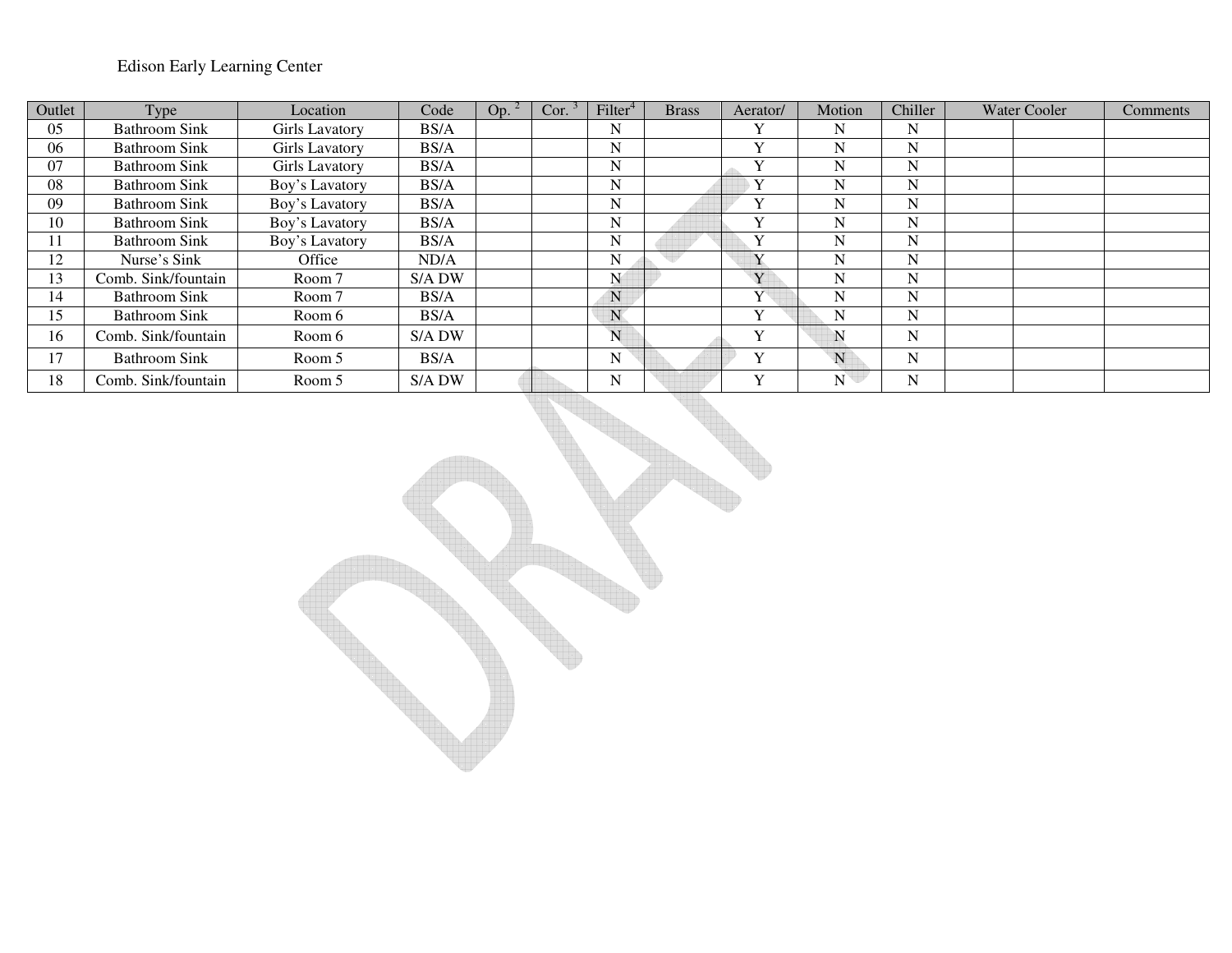# B. Lead in Water Laboratory Reports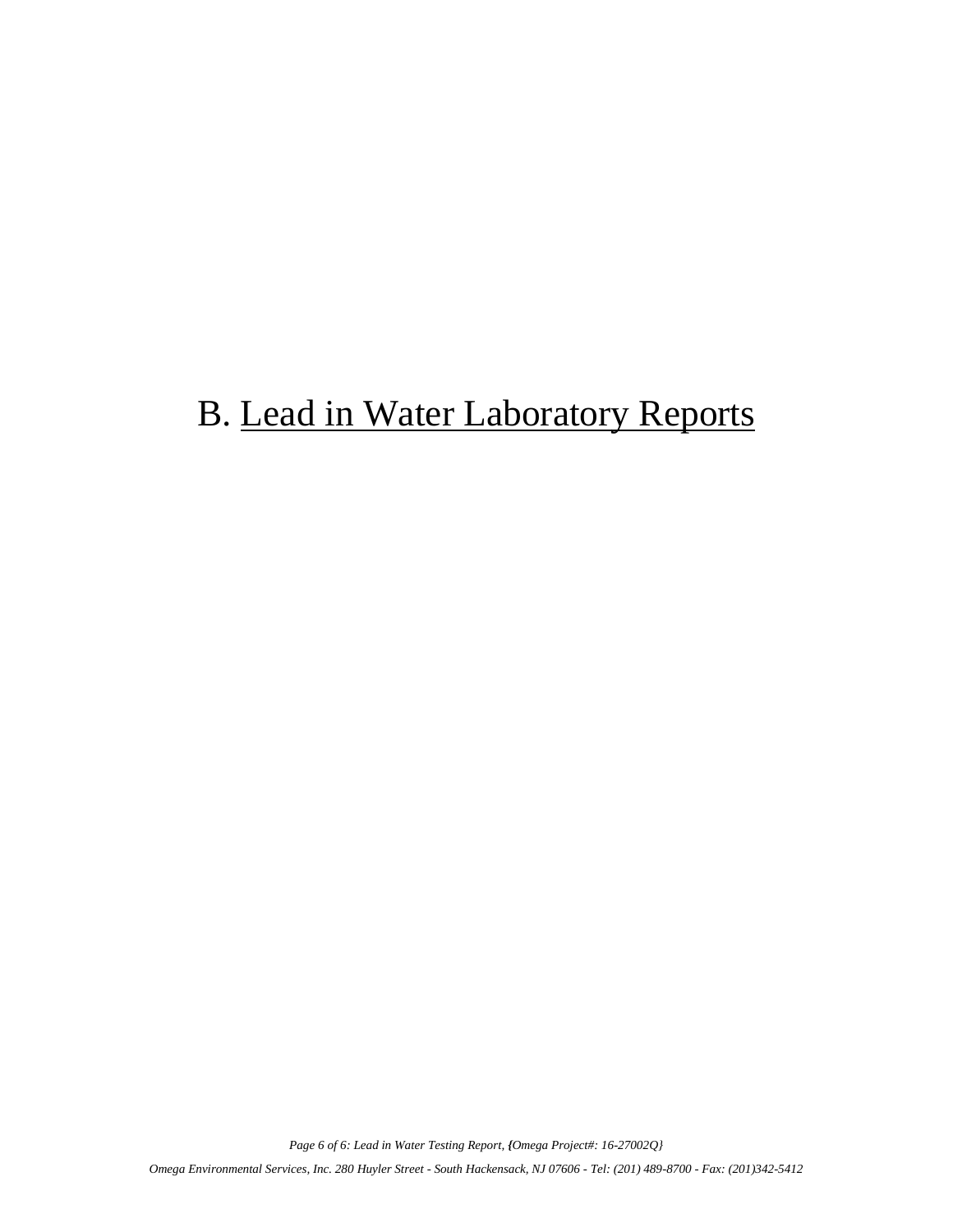$P_{\text{AC}}$  Analytical"

# CHAIN-OF-CUSTODY / Analytical Request Document<br>The Chain-of-Custody is a LEGAL DOCUMENT. All relevant fields must be completed accurately.

| Section A         | Required Client Information:                                                                                        | Section B<br>Required Project Information:                                                         |                           | Invoice Information:<br>Section C        |                                                                                                                          |                            |                                   | Page:                   |                         | ৳                                 |                                 |
|-------------------|---------------------------------------------------------------------------------------------------------------------|----------------------------------------------------------------------------------------------------|---------------------------|------------------------------------------|--------------------------------------------------------------------------------------------------------------------------|----------------------------|-----------------------------------|-------------------------|-------------------------|-----------------------------------|---------------------------------|
| Company:          | Omega Environmental                                                                                                 | Report To: Lab@omega-env.com                                                                       |                           | Attention:                               | Accts Payable                                                                                                            |                            |                                   |                         |                         |                                   |                                 |
| Address:          | 280 Huyler Street                                                                                                   | mikel@omega-env.com, davide@omega-env.com<br>Copy To:                                              |                           | Company Name:                            | Omega Environmental                                                                                                      |                            | REGULATORY AGENCY                 |                         |                         |                                   |                                 |
|                   | S. Hackensack, NJ 07606                                                                                             | emmam@omega-env.com                                                                                |                           | Address:                                 | 280 Huyler St, S Hackensack, NJ                                                                                          |                            | NPDES                             | GROUND WATER            | Δ                       | DRINKING WATER                    |                                 |
| Email To:         | Lab@Omega-env.com                                                                                                   | Purchase Order No.                                                                                 |                           | Pace Quote<br>Reference:<br>Pace Project |                                                                                                                          |                            | UST                               | <b>RCRA</b>             |                         | <b>OTHER</b>                      |                                 |
| Phone:            | Fax:<br>201-489-8700                                                                                                | 医学<br>Project Name:                                                                                |                           | <b>Manager:</b>                          |                                                                                                                          |                            | <b>Site Location</b>              | $\gtrsim$               |                         |                                   |                                 |
|                   | 5 day<br>Requested Due Date/TAT:                                                                                    | Ó<br>$16 - 27002$<br>Project Number:                                                               |                           | Pace Profile #                           |                                                                                                                          |                            | STATE:                            |                         |                         |                                   |                                 |
|                   |                                                                                                                     |                                                                                                    |                           |                                          |                                                                                                                          |                            | Requested Analysis Filtered (Y/N) |                         |                         |                                   |                                 |
|                   | Valid Matrix Codes<br>MATRIX<br>Section D<br>Required Client Information                                            | COLLECTED<br>CODE                                                                                  |                           |                                          | Preservatives                                                                                                            | ↑N./J                      |                                   |                         |                         |                                   |                                 |
|                   | $\frac{3}{5}$ $\lesssim$<br>DRINKING WATER<br>WATER<br>WASTE WATER<br>PRODUCT<br>SOIL/SOLID                         | COMPOSITE<br>END/GRAB<br>COMPOSITE<br><b>START</b><br>(9MO0=0 BARD=0)<br>(fiel of zeboo bilsv eez) | SAMPLE TEMP AT COLLECTION |                                          |                                                                                                                          | 8.00S 1efaw Xninb ni bae.  |                                   |                         |                         |                                   |                                 |
|                   | $-5557$<br>AIR<br>OTHER<br>TISSUE<br>ou.<br>MPE<br>(A-Z, 0-9 / ,-)<br>Sample IDs MUST BE UNIQUE<br><b>SAMPLE ID</b> |                                                                                                    |                           | # OF CONTAINERS                          |                                                                                                                          | <b>JizeT zizvisnA1</b>     |                                   | Residual Chlorine (Y/N) |                         |                                   |                                 |
| HEW#              |                                                                                                                     | DATE<br>TIME<br>DATE<br><b>SAMPLE TYPE</b><br><b>SOOD XIRTAM</b>                                   | TIME                      | *OS <sup>Z</sup> H<br>Unpresended        | Other<br>Methanol<br><sup>2</sup> O <sup>2</sup> S <sup>2</sup> BN<br><b>HO<sub>E</sub></b><br><b>IOH</b><br><b>FONH</b> |                            |                                   |                         |                         | Pace Project No./Lab I.D.         |                                 |
| ÷                 | Africe<br>÷,<br>$n \ell \ell$<br>Ĥ<br>Ł<br>ł<br>$\frac{1}{2}$                                                       | $\overline{\mathcal{J}}$<br>$\overline{\omega}$<br>É,<br>$_{\circ}$<br>$\sum$                      | $\mathcal{C}_i$           |                                          | $\times$                                                                                                                 | $\times$                   |                                   |                         | $\tilde{c}$             | J<br>Ò                            |                                 |
| $\sim$            | ैं                                                                                                                  | $\circlearrowleft$<br>$\geq$                                                                       |                           |                                          | $\pmb{\times}$                                                                                                           | $\pmb{\times}$             |                                   |                         |                         |                                   |                                 |
| <b>SP</b>         | þ<br>$\sum_{i=1}^n$                                                                                                 | $\circlearrowright$<br>$\geq$                                                                      |                           |                                          | $\times$                                                                                                                 | $\pmb{\times}$             |                                   |                         |                         |                                   |                                 |
| $\blacksquare$    | ٤<br>en f<br>$\overline{c}$                                                                                         | $\circlearrowleft$<br>$\geq$                                                                       |                           |                                          | $\pmb{\times}$                                                                                                           | $\boldsymbol{\times}$      |                                   |                         |                         |                                   |                                 |
| s,                | ಲ<br>C. R.                                                                                                          | $_{\circ}$<br>$\geq$                                                                               |                           |                                          | $\pmb{\times}$                                                                                                           | $\times$                   |                                   |                         |                         |                                   |                                 |
| ¢                 | ಿ<br>$\epsilon$<br>ن<br>می                                                                                          | O<br>$\geq$                                                                                        |                           |                                          | $\pmb{\times}$                                                                                                           | $\pmb{\times}$             |                                   |                         |                         |                                   |                                 |
| r                 | 星品                                                                                                                  | O<br>$\geq$                                                                                        |                           |                                          | $\times$                                                                                                                 | $\times$                   |                                   |                         |                         |                                   |                                 |
| $\infty$<br>o     | د<br>f,<br>J<br><b>SHOCK</b><br>时叫                                                                                  | $\mathbb{C}$<br>O<br>$\geq$<br>MQ                                                                  |                           |                                          | ×<br>$\pmb{\times}$                                                                                                      | ×<br>$\,\varkappa$         |                                   |                         |                         |                                   |                                 |
| $\frac{1}{2}$     | 某合造                                                                                                                 | O<br>$\geq$                                                                                        |                           |                                          | $\times$                                                                                                                 | $\pmb{\times}$             |                                   |                         |                         |                                   |                                 |
| Φ                 | ម្មា<br>$\frac{1}{2}$                                                                                               | $\circ$  <br><b>NO</b>                                                                             |                           |                                          | $\times$                                                                                                                 | $\pmb{\times}$             |                                   |                         |                         |                                   |                                 |
| $\ddot{ }$        |                                                                                                                     | O<br>$\geq$                                                                                        |                           |                                          | ×                                                                                                                        | $\boldsymbol{\mathsf{x}}$  |                                   |                         |                         |                                   |                                 |
|                   | ADDITIONAL COMMENTS                                                                                                 | RELINQUISHED BY / AFFILIATION                                                                      | <b>DATE</b>               | TIME                                     |                                                                                                                          | ACCEPTED BY / AFFILIATION  | TIME<br><b>DATE</b>               |                         |                         | SAMPLE CONDITIONS                 |                                 |
| r<br>Trai         | Samp 45<br>أيا<br>126                                                                                               | ぺ<br>ر<br>42/<br>$\omega$ Den                                                                      |                           | 10:48                                    | $2 - 24$                                                                                                                 |                            | 85.6<br>8) (9/16                  |                         |                         |                                   |                                 |
|                   | affrice out deal by<br>FD - First Draw Sample<br>FARY to                                                            | ਸ਼ੋਣ<br>Ζ,<br>Wonner                                                                               | $\widetilde{\epsilon}$    | しょこ                                      | exO=                                                                                                                     |                            | 1445<br>$\frac{1}{\sqrt{2}}$      |                         |                         |                                   |                                 |
| FL - Flush Sample |                                                                                                                     |                                                                                                    |                           |                                          |                                                                                                                          |                            |                                   |                         |                         |                                   |                                 |
|                   |                                                                                                                     | SAMPLER NAME AND SIGNATURE                                                                         |                           |                                          |                                                                                                                          |                            |                                   |                         |                         |                                   |                                 |
|                   |                                                                                                                     | PRINT Name of SAMPLER:                                                                             |                           | BD                                       |                                                                                                                          |                            |                                   | J° ni qmeT              | (V/Y) 90<br>Received on | Sealed Cooler<br>(V/Y)<br>Custody | $(N/\lambda)$<br>Samples Intact |
|                   |                                                                                                                     | SIGNATURE of SAMPLER:                                                                              |                           |                                          | التواسمية                                                                                                                | DATE Signed<br>(MM/DD/YY): | ى<br>₹                            |                         |                         |                                   |                                 |
|                   |                                                                                                                     |                                                                                                    |                           |                                          |                                                                                                                          |                            |                                   |                         |                         |                                   |                                 |

'mpodant Note: By signing this form you are accepting Pace's NET 30 day payment lerms and agreeing to late changes of 1.5% per month for any involces not paid within 30 days.

F-ALL-Q-020rev.08, 12-Oct-2007

J.

 $\hat{\mathcal{A}}$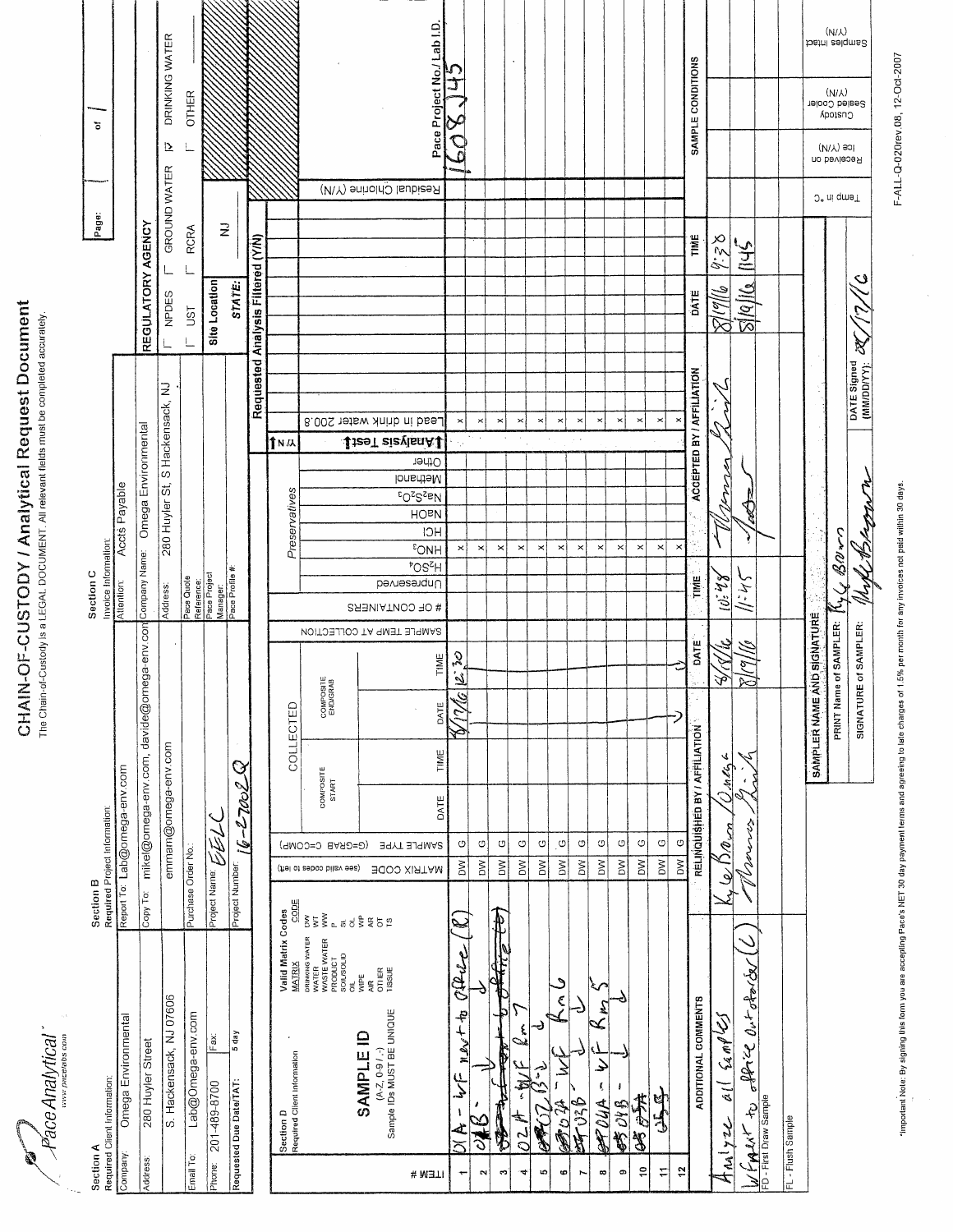

### **LABORATORY RESULTS**

Results for the samples and analytes requested

The lab is not directly responsible for the integrity of the sample before receipt at the lab and is responsible only for the certified tests requested.

|                           | $1$ 19 וויטעט זיין<br><u>www.pacelabs.com</u>                                      |                       |                           |                                                              |  |                |           |
|---------------------------|------------------------------------------------------------------------------------|-----------------------|---------------------------|--------------------------------------------------------------|--|----------------|-----------|
| 280 Huyler Street         | <b>Omega Environmental Services</b>                                                |                       |                           |                                                              |  |                |           |
|                           | South Hackensack, NJ 07606<br>Attn To: Michael Levay                               |                       |                           | Received<br>: 08/19/16 12:00 AM<br>Collected By : Kyle Brown |  |                |           |
| Federal ID:<br>Copies To: |                                                                                    |                       | CC.                       | Sample Type : Potable Water                                  |  | Date Reported: | 8/26/2016 |
| Lab Number                | Location                                                                           | <b>Collected</b>      | Units<br>Method<br>Limits | Lead<br>ug/L<br>E200.8: IOC<br>15                            |  |                |           |
|                           | 1608J45-001A 01A -WF next to office (R) 8/17/2016 12:30:00 PM<br>$\overline{1}$    |                       | Analysis<br>Time          | < 1.0<br>8/25/2016 2:55:58 PM<br>EELC                        |  |                |           |
|                           | 1608J45-002A  01B - WF next to office (R)  8/17/2016 12:30:00 PM<br>$\overline{2}$ |                       | Analysis<br>Time          | < 1.0<br>8/25/2016 2:58:53 PM<br>EELC                        |  |                |           |
|                           | 1608J45-003A 02A-WF Rm 7<br>3                                                      | 8/17/2016 12:30:00 PM | Analysis<br>Time          | 3.1<br>8/25/2016 3:01:47 PM<br>EELC                          |  |                |           |
|                           | 1608J45-004A 02B-WF Rm 7<br>$\overline{4}$                                         | 8/17/2016 12:30:00 PM | Analysis<br>Time          | < 1.0<br>8/25/2016 3:04:42 PM<br>EELC                        |  |                |           |
|                           | 1608J45-005A 03A-WF Rm 6<br>5                                                      | 8/17/2016 12:30:00 PM | Analysis<br>Time          | 2.4<br>8/25/2016 3:19:20 PM<br>EELC                          |  |                |           |

Result(s) reported meet(s) NYS Regulatory Limit(s). Result(s) flagged with Exceed NYSRegulatory Limit(s). Limit noted.

**\*** + = ELAP / NELAC does not offer certification for this analyte

| Treatments:                 |                               |
|-----------------------------|-------------------------------|
| $A = Air Strepper Tower$    | G = Granular Activated Carbon |
| FM = Iron/Manganese Removal |                               |
| $N =$ Nitrate Removal       | $O = Other$                   |

unless otherwise noted.

This report shall not be reproduced except in full, without the written approval of the laboratory.<br>Without the written approval of the laboratory.

Test results meet the requirements of NELAC<br>Project Manager

Project Manager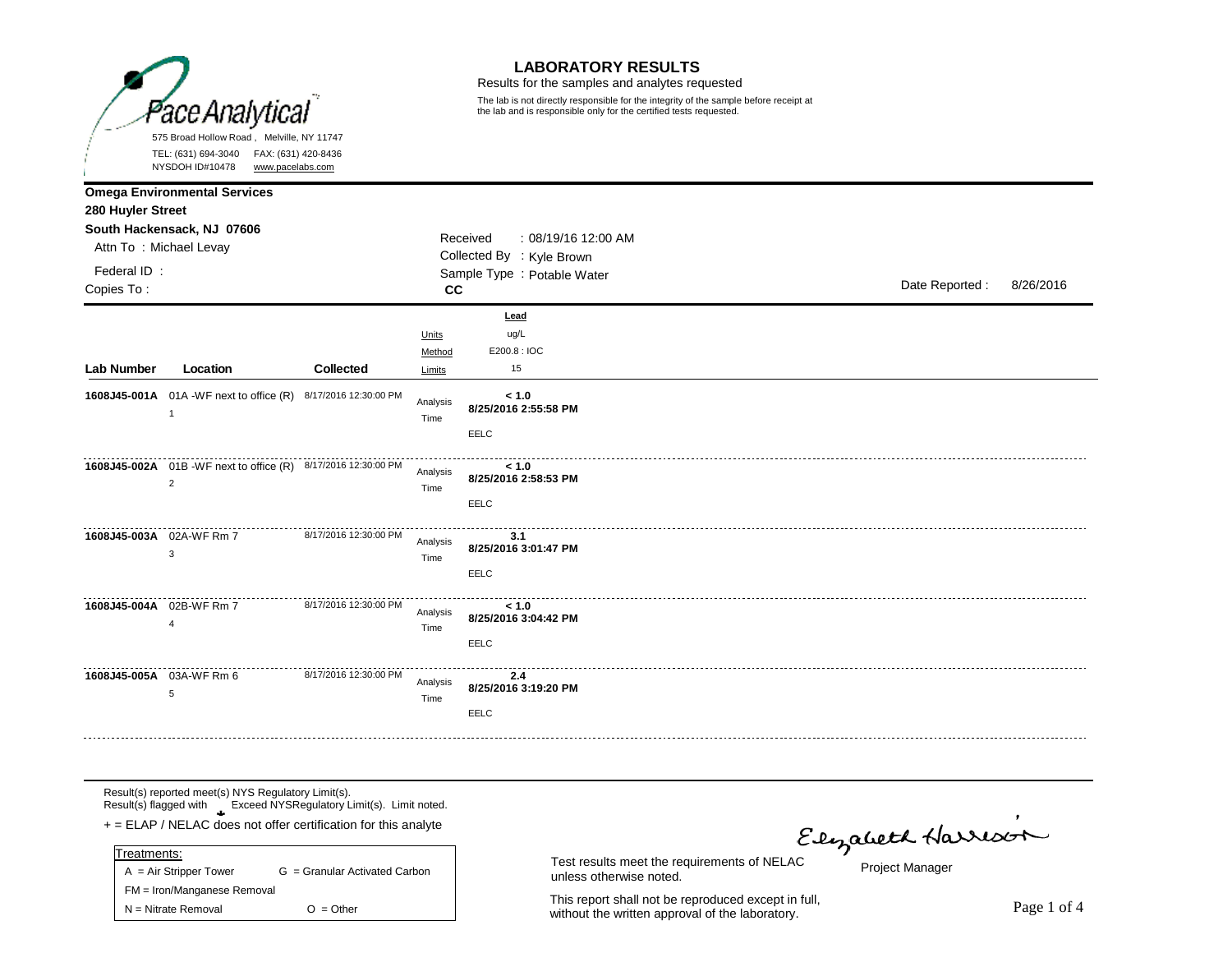

### **LABORATORY RESULTS**

Results for the samples and analytes requested

The lab is not directly responsible for the integrity of the sample before receipt at the lab and is responsible only for the certified tests requested.

|                                                | NYSDOH ID#10478                                                                             | www.pacelabs.com      |                           |                                                                                             |  |                |           |
|------------------------------------------------|---------------------------------------------------------------------------------------------|-----------------------|---------------------------|---------------------------------------------------------------------------------------------|--|----------------|-----------|
| 280 Huyler Street<br>Federal ID:<br>Copies To: | <b>Omega Environmental Services</b><br>South Hackensack, NJ 07606<br>Attn To: Michael Levay |                       | CC                        | Received<br>: 08/19/16 12:00 AM<br>Collected By : Kyle Brown<br>Sample Type : Potable Water |  | Date Reported: | 8/26/2016 |
| Lab Number                                     | Location                                                                                    | <b>Collected</b>      | Units<br>Method<br>Limits | Lead<br>ug/L<br>E200.8: IOC<br>15                                                           |  |                |           |
|                                                | 1608J45-006A 03B-WF Rm 6<br>6                                                               | 8/17/2016 12:30:00 PM | Analysis<br>Time          | < 1.0<br>8/25/2016 3:22:15 PM<br>EELC                                                       |  |                |           |
|                                                | 1608J45-007A 04A-WF Rm 5<br>$\overline{7}$                                                  | 8/17/2016 12:30:00 PM | Analysis<br>Time          | 2.1<br>8/25/2016 3:25:11 PM<br>EELC                                                         |  |                |           |
|                                                | 1608J45-008A 04B-WF Rm 5<br>8                                                               | 8/17/2016 12:30:00 PM | Analysis<br>Time          | < 1.0<br>8/25/2016 3:28:05 PM<br>EELC                                                       |  |                |           |

Result(s) reported meet(s) NYS Regulatory Limit(s). Result(s) flagged with Exceed NYSRegulatory Limit(s). Limit noted.

**\*** + = ELAP / NELAC does not offer certification for this analyte

| Treatments:                 |                               |
|-----------------------------|-------------------------------|
| $A = Air Strepper Tower$    | G = Granular Activated Carbon |
| FM = Iron/Manganese Removal |                               |
| $N =$ Nitrate Removal       | $O = Other$                   |

Test results meet the requirements of NELAC<br>Test results meet the requirements of NELAC

Project Manager

This report shall not be reproduced except in full, This report shall not be reproduced except in full,<br>without the written approval of the laboratory.

unless otherwise noted.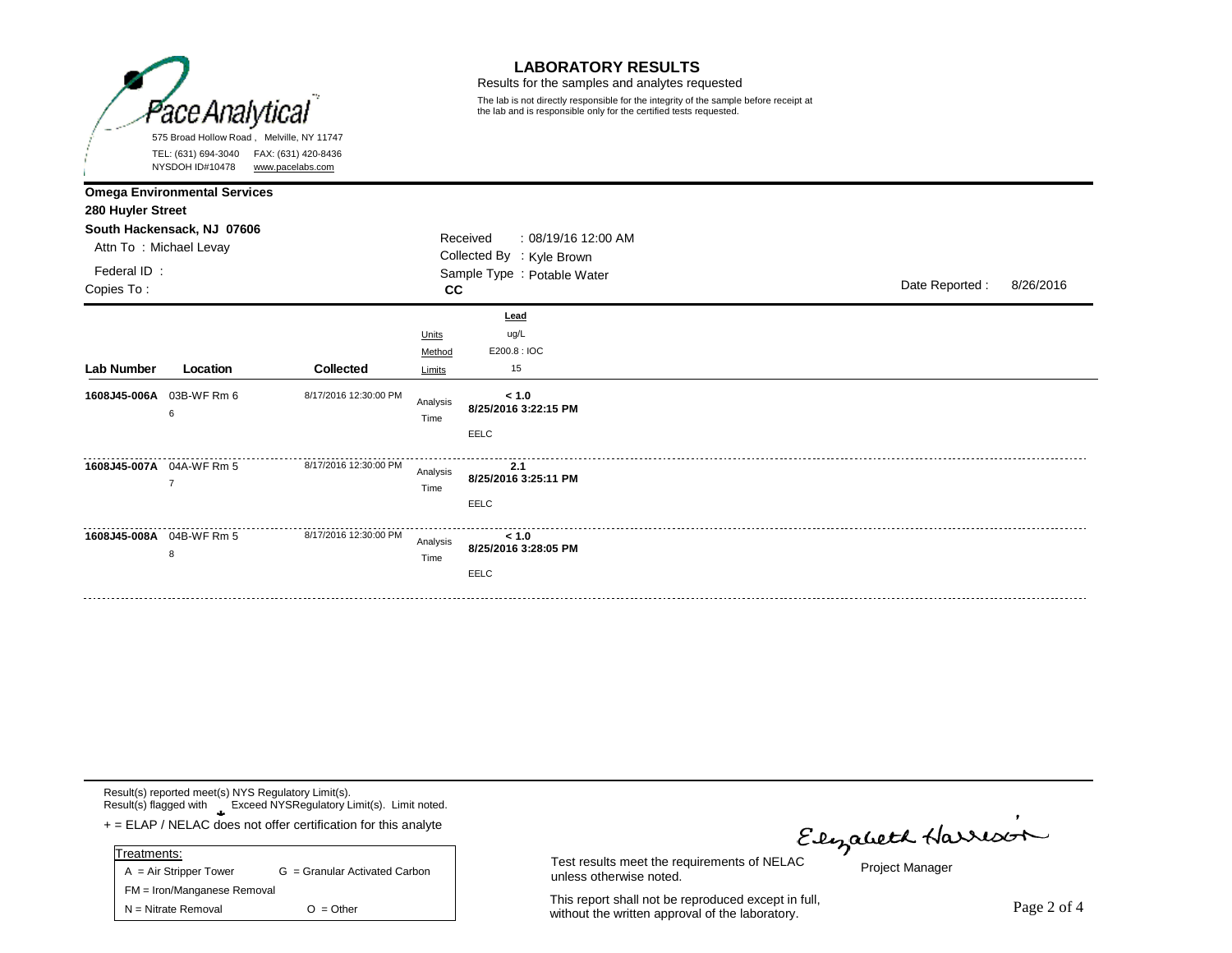*PACE ANALYTICAL 575 Broad Hollow Road Melville, NY 11747 TEL: (631) 694-3040 FAX: (631) 420-8436*

# **Sample Receipt Checklist**

|                                                                                                                                                                                                                                            |                                 |                                                                                                            | Website: www.pacelabs.com                                  |                                         |                                                                                            |  |  |  |
|--------------------------------------------------------------------------------------------------------------------------------------------------------------------------------------------------------------------------------------------|---------------------------------|------------------------------------------------------------------------------------------------------------|------------------------------------------------------------|-----------------------------------------|--------------------------------------------------------------------------------------------|--|--|--|
| Client Name OES                                                                                                                                                                                                                            |                                 | Date and Time Received: 8/19/2016                                                                          |                                                            |                                         |                                                                                            |  |  |  |
| RcptNo: 1<br>Work Order Number: 1608J45                                                                                                                                                                                                    |                                 | Received by: Matthew Grasso                                                                                |                                                            |                                         |                                                                                            |  |  |  |
| Completed by:                                                                                                                                                                                                                              |                                 |                                                                                                            | Reviewed by:                                               |                                         | Elizabeth Harrison                                                                         |  |  |  |
| 8/19/2016 5:36:46 PM<br>Completed Date:                                                                                                                                                                                                    |                                 |                                                                                                            | <b>Reviewed Date:</b>                                      |                                         | 8/26/2016 1:13:28 PM                                                                       |  |  |  |
| Carrier name:<br>Client                                                                                                                                                                                                                    |                                 |                                                                                                            |                                                            |                                         |                                                                                            |  |  |  |
| Chain of custody present?<br>Chain of custody signed when relinquished and received?<br>Chain of custody agrees with sample labels?<br>Are matrices correctly identified on Chain of custody?<br>Is it clear what analyses were requested? | Yes<br>Yes<br>Yes<br>Yes<br>Yes | $\overline{\mathbf{v}}$<br>$\blacktriangledown$<br>$\overline{\mathbf{v}}$<br>$\overline{\mathbf{v}}$<br>⊻ | $No \Box$<br>No L<br>$No$ $\Box$<br>No l<br>No L           |                                         |                                                                                            |  |  |  |
| Custody seals intact on sample bottles?<br>Samples in proper container/bottle?<br>Were correct preservatives used and noted?                                                                                                               | Yes<br>Yes<br>Yes               | $\blacktriangledown$<br>$\overline{\mathbf{v}}$                                                            | No $\Box$<br>No L<br>No $\Box$                             | <b>Not Present</b><br><b>NA</b>         | $\vert\mathbf{v}\vert$                                                                     |  |  |  |
| Preservative added to bottles:<br>Sample Condition?<br>Sufficient sample volume for indicated test?<br>Were container labels complete (ID, Pres, Date)?<br>All samples received within holding time?                                       | Intact<br>Yes<br>Yes<br>Yes     | ⊻<br>$\overline{\mathbf{v}}$<br>$\overline{\mathbf{v}}$<br>$\blacktriangledown$                            | Broken $\Box$<br>$No$ $\Box$<br>No<br>$No \Box$            | Leaking                                 |                                                                                            |  |  |  |
| Was an attempt made to cool the samples?<br>All samples received at a temp. of $> 0^{\circ}$ C to 6.0° C?<br>Response when temperature is outside of range:                                                                                | Yes<br>Yes                      | $\blacktriangledown$                                                                                       | $No \BoxNo \Box$                                           | <b>NA</b><br><b>NA</b>                  | $\overline{\mathbf{v}}$                                                                    |  |  |  |
| Sample Temp. taken and recorded upon receipt?<br>Water - Were bubbles absent in VOC vials?<br>Water - Was there Chlorine Present?<br>Water - pH acceptable upon receipt?<br>Are Samples considered acceptable?                             | Yes<br>Yes<br>Yes<br>Yes<br>Yes | $\blacktriangledown$                                                                                       | $No$ $\vee$<br><b>No</b><br>No<br>لے ا<br><b>No</b><br>No. | To<br>No Vials<br><b>NA</b><br>No Water | $\circ$<br>$\blacktriangledown$<br>$\overline{\blacktriangledown}$<br>$\blacktriangledown$ |  |  |  |
| Custody Seals present?<br>Airbill or Sticker?<br>Airbill No:                                                                                                                                                                               | Yes<br>Air Bill                 |                                                                                                            | $No$ $\overline{\vee}$<br>Sticker $\Box$                   | Not Present $\triangledown$             |                                                                                            |  |  |  |
| SDG:<br>Case Number:                                                                                                                                                                                                                       |                                 |                                                                                                            | SAS:                                                       |                                         |                                                                                            |  |  |  |
| Any No response should be detailed in the comments section below, if applicable.                                                                                                                                                           |                                 |                                                                                                            |                                                            |                                         |                                                                                            |  |  |  |

| <b>Client Contacted?</b>    | Yes           | ⊻<br><b>NA</b><br><b>No</b> | Person Contacted: |            |
|-----------------------------|---------------|-----------------------------|-------------------|------------|
| Contact Mode:               | Phone:        | Fax:                        | Email:            | In Person: |
| <b>Client Instructions:</b> |               |                             |                   |            |
| Date Contacted:             | Contacted By: |                             |                   |            |
| Regarding:                  |               |                             |                   |            |
| Comments:                   |               |                             |                   |            |
| CorrectiveAction:           |               |                             |                   |            |